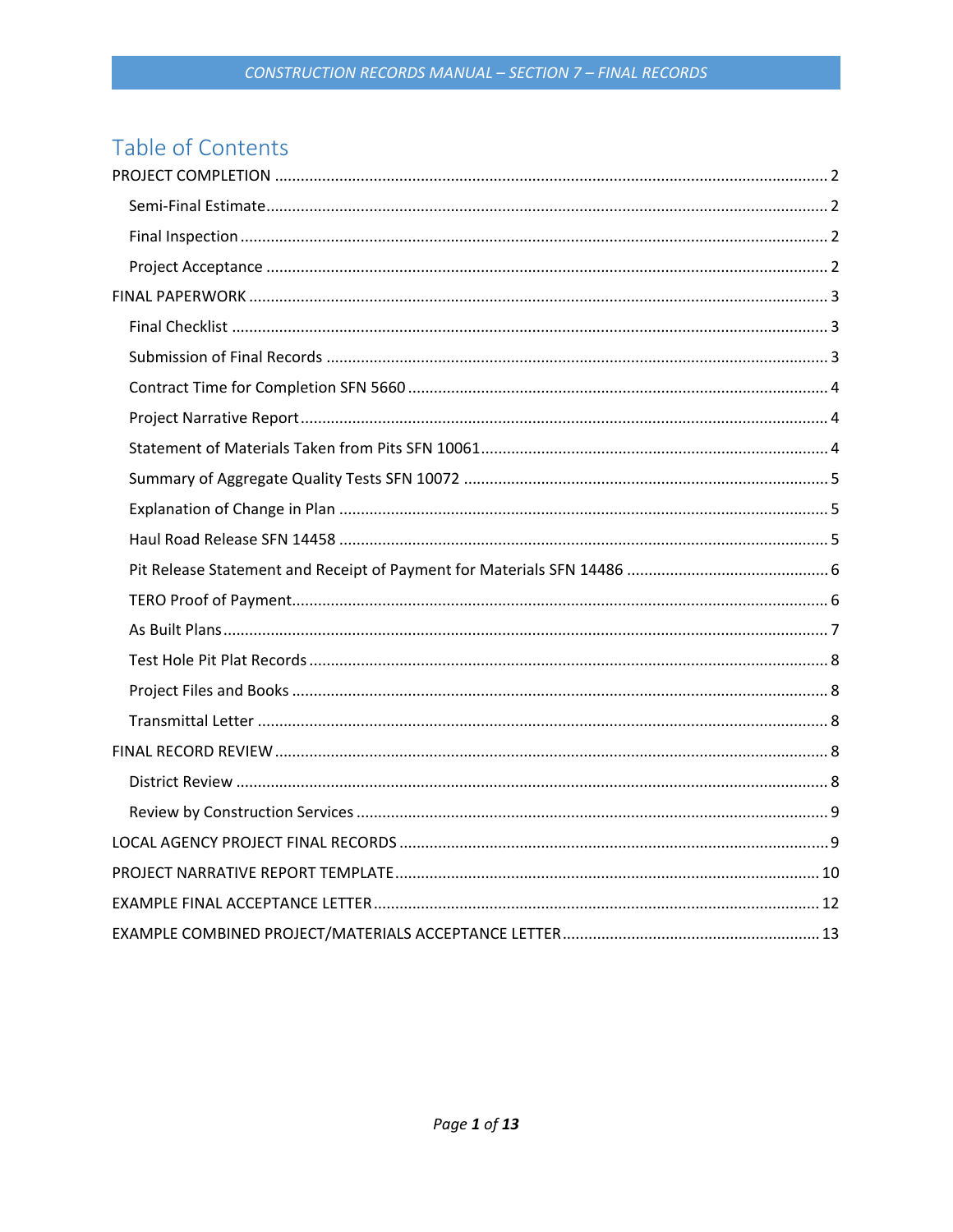## <span id="page-1-0"></span>PROJECT COMPLETION

When all work is completed on a project, the Department begins a process to reconcile the project records. The records are collected, the pay item quantities are checked, the documentation is reviewed, and a final estimate and other final documents are prepared. The "final" is a summary of project records including pay item quantities, costs and other data relating to the performance of work on the project. The engineer must compile the final documents and records in accordance with this manual, the Field Sampling and Testing Manual and the Construction Automated Records System (CARS).

## <span id="page-1-1"></span>Semi-Final Estimate

A semi-final estimate may be created when the Contractor has completed more than 90 percent of the work and has met the requirements of 109.04 C. The retainage on the semi-final estimate may be reduced to not less than 1 and not more than 2 percent of the estimated total work done to date.

When the Engineer determines that the Contractor has completed 100 percent of the original work not including contract revisions, and the Contractor has met all of the conditions listed in 109.04 C., the Engineer may prepare additional semi-final estimates.

## <span id="page-1-2"></span>Final Inspection

A final inspection will be requested by the contractor and conducted for each project. Before final inspection, the highway, borrow pits and all areas occupied by the contractor in connection with the work will be cleaned of all rubbish, excess materials, temporary structures and equipment in accordance with Specification 105.15.

These parties should be invited to the final inspection:

- 1. The Engineer
- 2. The Contractor
- 3. The owner (DOT, City, or County or their authorized representative)

If the inspection discloses any unsatisfactory work, the contractor will be given the necessary instructions in writing (or email) for correcting the work. Another inspection is requested by the Contractor after the corrections have been completed.

## <span id="page-1-3"></span>Project Acceptance

After a satisfactory final inspection, the contractor will be notified of the date the field work on the project was inspected and accepted in accordance with Specification 105.15 C. The owner or authorized representative will notify the contractor [\(example\)](#page-12-1) with copies to the district office. This final acceptance letter should have no stipulations or conditions of acceptance and is to be written immediately after work is inspected and accepted.

A copy of this letter should be uploaded to the Final Checklist.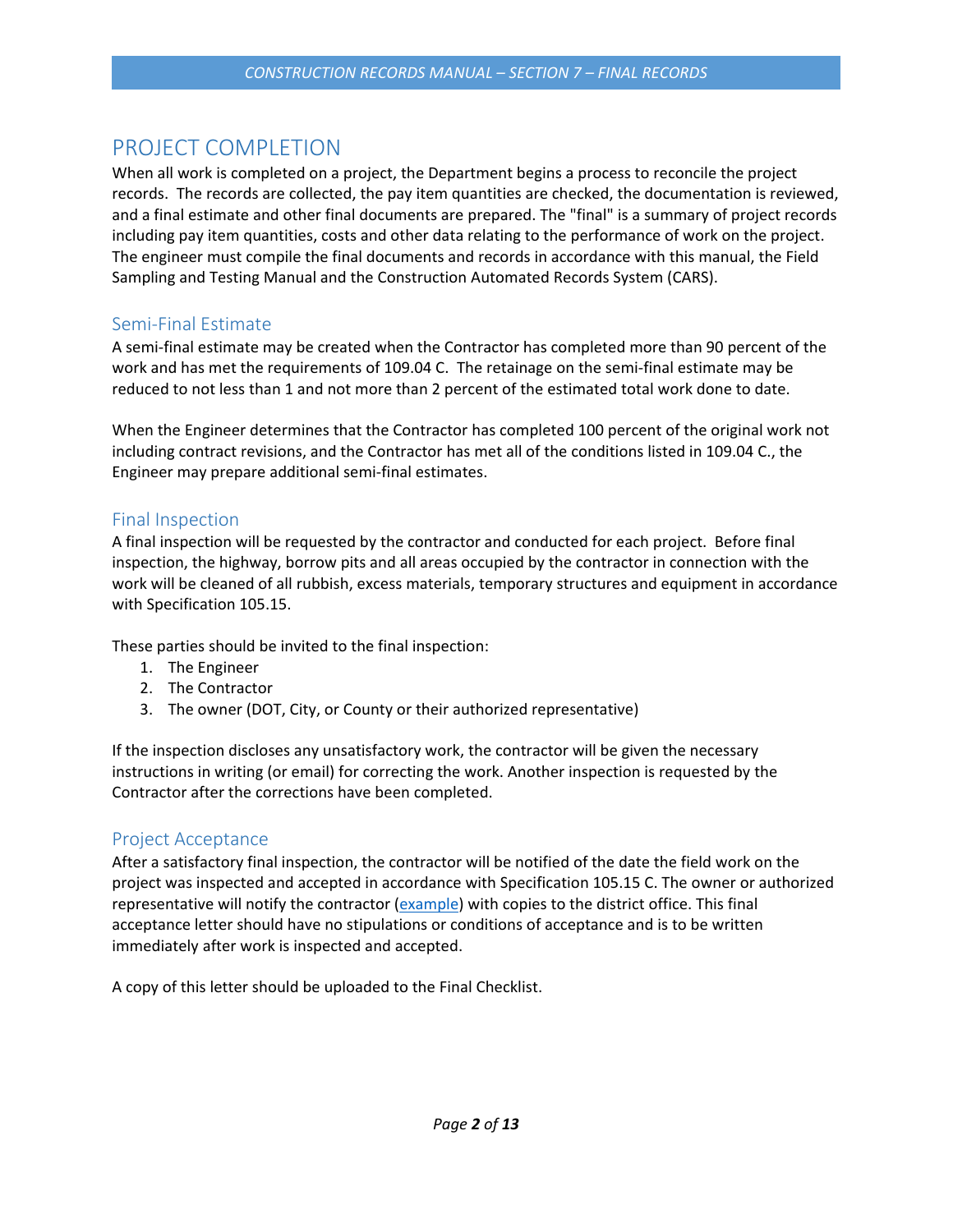#### Create Final Acceptance Letter in CARS.

It is possible to create the final acceptance letter template in CARS. This template can be modified by the Engineer as needed.

- 1. On the Main Menu, click on the Final Acceptance Letter link. The Final Acceptance Letter page is displayed.
- 2. Enter the date the project was inspected and the project owner in the text boxes provided.
- 3. Click on the Submit button. A file download dialog box will appear and you have the option of opening the file or saving it to your computer.
	- a. Picking the Save option will open the Save As dialog box on your computer allowing you to save the file at a location of your choice.
	- b. Picking the Open option will generate the letter in a Word document. The date completed and the acceptance date will be filled. You will also have the option of editing and saving the letter.

## <span id="page-2-0"></span>FINAL PAPERWORK

### <span id="page-2-1"></span>Final Checklist

Upon completion of project work, the Project Engineer should use the Final Checklist in CARS to report the status of the project final. The top portion has basic information about the project such as the prime contractor, the original contract amount, the final contract amount, the start and completion dates. The Project Engineer will be required to fill in the text boxes provided for owner, the percent of the final process completed and the tentative final submission date.

The Remarks section should be used to note what work remains before the final can be submitted such as checking quantities or missing documents. This portion of the Final Checklist enables Construction Services to schedule workloads and relay information to the contractor regarding status of the project final. It is also imported into the Finals Tracking Report which is provided monthly to the Districts and Executive Office.

The second half of the Final Checklist Maintenance page contains a list of items commonly submitted with a final along with check boxes. The Project Engineer should use the list to keep track of these items when preparing the final records.

The Project Engineer should use the browse button at the bottom of the page to upload required documents as they are completed. Once the file has been selected, use the drop-down menu to select the corresponding title and click save.

#### <span id="page-2-2"></span>Submission of Final Records

When the project is accepted, all project records and documents are gathered for submission of the final. The Project Engineer will inform the contractor of any missing documentation (pit releases, receipts of payments, certifications, etc.) that must be submitted before final payment is made.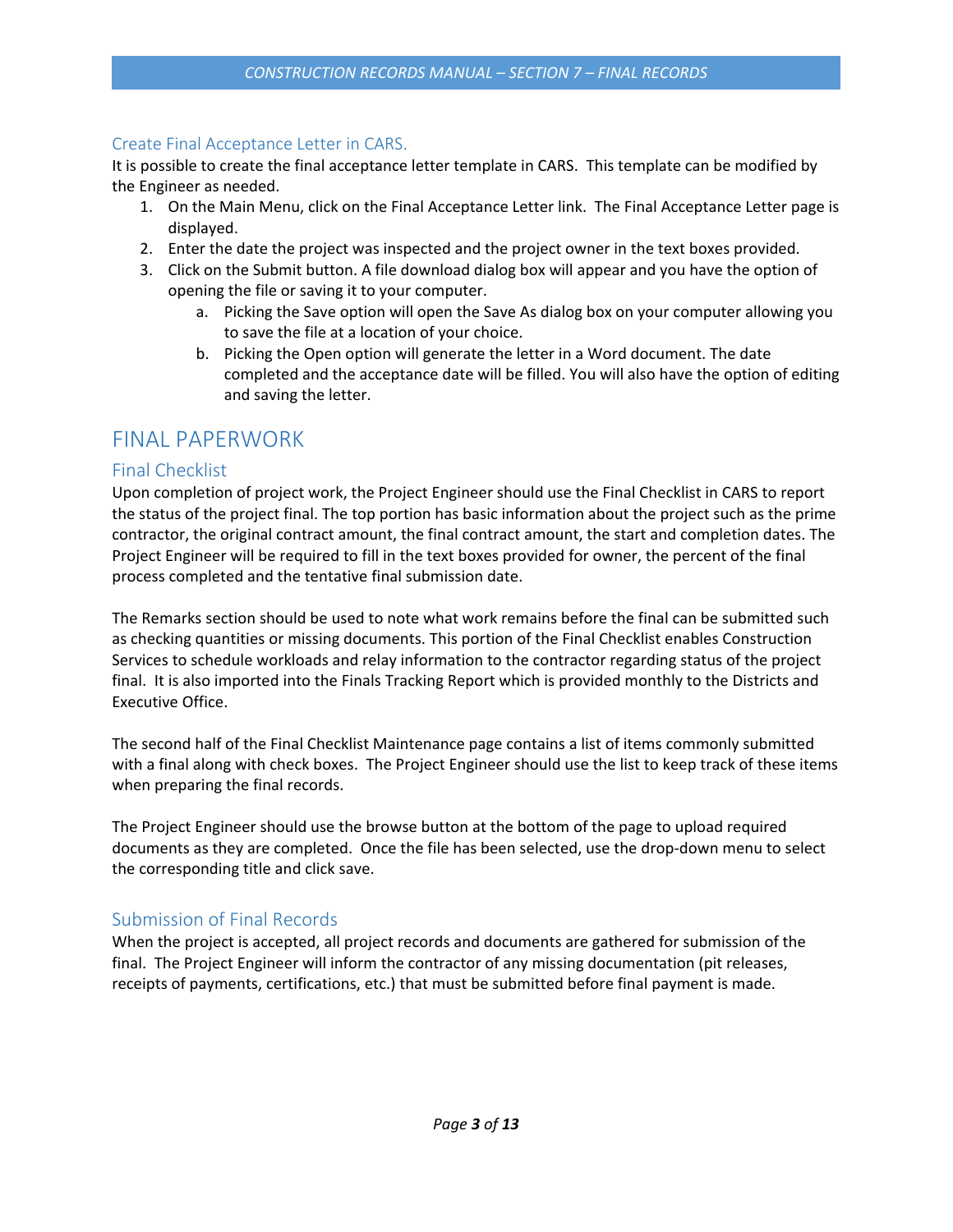#### Pay Quantities

- 1. All quantities must be entered in Quantity Manager and reference must be made to the source documentation.
- 2. All necessary measurements and calculations are shown on the source document and paid according to the plans and specifications.
- 3. All computations on the source documents should be checked for accuracy.

#### Final Estimate

Once all quantities have been checked and all required project documents have been collected, the Project Engineer prepares and approves the final estimate.

#### Project Engineer's Report on Materials Acceptance SFN 10110

All materials used on the project will be listed on **SFN 10110** by contract bid item in spec and code order. The appropriate approval numbers for certifications, shop drawings, testing, etc. are filled in. The report is then uploaded to the Final Checklist.

The completed report is forwarded to the District Materials Coordinator and used to produce the Combined Materials and Project Acceptance Letter [\(example\)](#page-12-1).

### <span id="page-3-0"></span>Contract Time for Completion SFN 5660

This form is used to show the time used to complete the contract by working days, calendar days, completion date or completion date with guaranteed working days. The lower portion is designed to show days charged when there are liquidated damages assessed on working day or completion date with guaranteed working day contracts.

The completed Contract Time for Completion is uploaded to the Final Checklist.

#### <span id="page-3-1"></span>Project Narrative Report

Use the template found at the end of Section 7 to complete the project narrative report. Copy and paste the template into a separate Word document, then answer the questions thoroughly to complete the report.

The project narrative report is used to summarize the work on the project and, more importantly, to suggest improvements for future projects. This report is reviewed by several divisions throughout the NDDOT. The Engineer does not have to wait until the end of the project to complete this report, the report can be filled out with suggestions throughout the life of the project as ideas arise.

The narrative is not required on county projects, seal coat projects, thin lift overlay projects, or contract patching projects.

#### <span id="page-3-2"></span>Statement of Materials Taken from Pits SFN 10061

The Statement of Materials Taken from Pits, [SFN 10061,](http://www.dot.nd.gov/forms/sfn10061.pdf) is used to inform the Materials Division of the material quantities removed from pits and used on a project. These quantities are used to determine how much material may be available for future projects.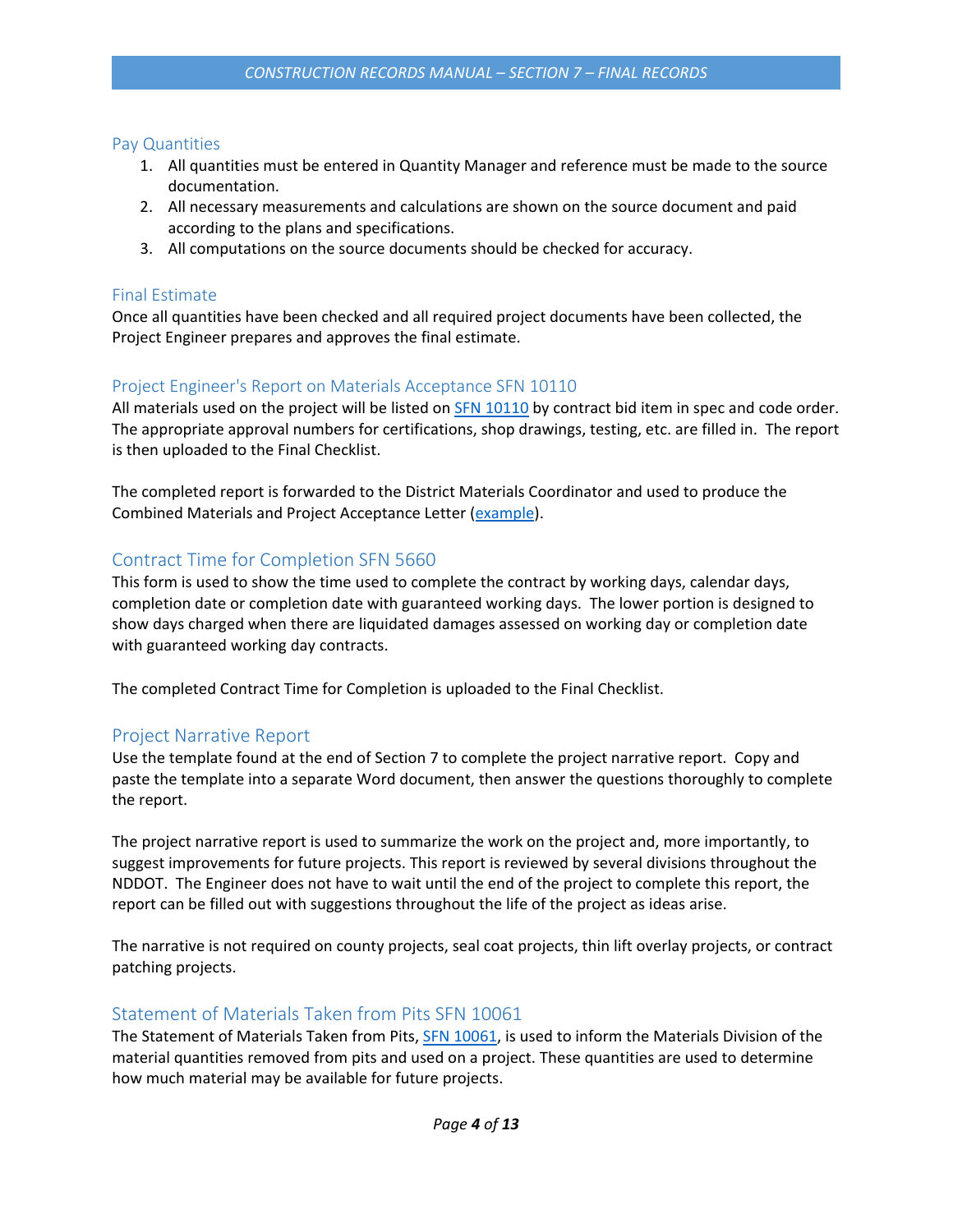Aggregate material should be listed separately by bid item. Aggregates used in bituminous pavements will be calculated by subtracting the tons of oil used from the total mix tonnage. Quantities from all pits used to produce material for the project must be listed and the statement will be submitted with the final records.

Each item is entered in the applicable column depending on whether material was taken from a state owned, state optioned, private or commercial pit. A commercial pit is defined as one where material is sold on a regular basis not just for the time of the project.

Do not record materials taken from Concrete Ready Mix Plants on the Statement of Materials form.

## <span id="page-4-0"></span>Summary of Aggregate Quality Tests SFN 10072

A summary is submitted o[n SFN 10072](http://www.dot.nd.gov/forms/sfn10072.pdf) for each type of aggregate used on the project and includes test results of all field samples, project record samples and those samples tested in the Central Lab. One copy is submitted to the District Materials Coordinator and the other copy is filed in the materials file with the individual test results for the type of aggregate.

## <span id="page-4-1"></span>Explanation of Change in Plan

All quantities that overrun or underrun the original contract amount by 5% AND \$10,000 will be explained. CARS assembles all contract items that meet these criteria and displays them in the Explanation of Change in Plan report. To use this list, you will have to copy and paste it into a Word document.

- 1. Place the mouse pointer directly above the project number on the Explanation of Change in Plan list.
- 2. Hold down the left mouse button and drag it to the end of the list of contract bid items.
- 3. When all the items are highlighted, click on the right mouse button and click on the copy command.
- 4. Open a blank Word document. Paste the Explanation of Change in Plan into the blank document.
- 5. The list appears in a table format with space under each bid item to type the explanation of change. The lines of the table are hidden and will not show when the Explanation of Change in Plan list is printed.
- 6. The list also indicates if an explanation was included on the original change order. If so, you will not have to make further explanation of change order items.

#### <span id="page-4-2"></span>Haul Road Release SFN 14458

The contractor is responsible for maintaining public roads and streets used as haul roads during project construction. When hauling is complete, the contractor will leave the haul roads in as good a condition as they were before hauling began. Standard Specification 107.08 describes the responsibilities and payment for haul road restoration.

The condition of the haul road should be well documented in the pre-haul inspection. The Project Engineer will communicate with the county or township officials before making a final decision about what restoration will be performed.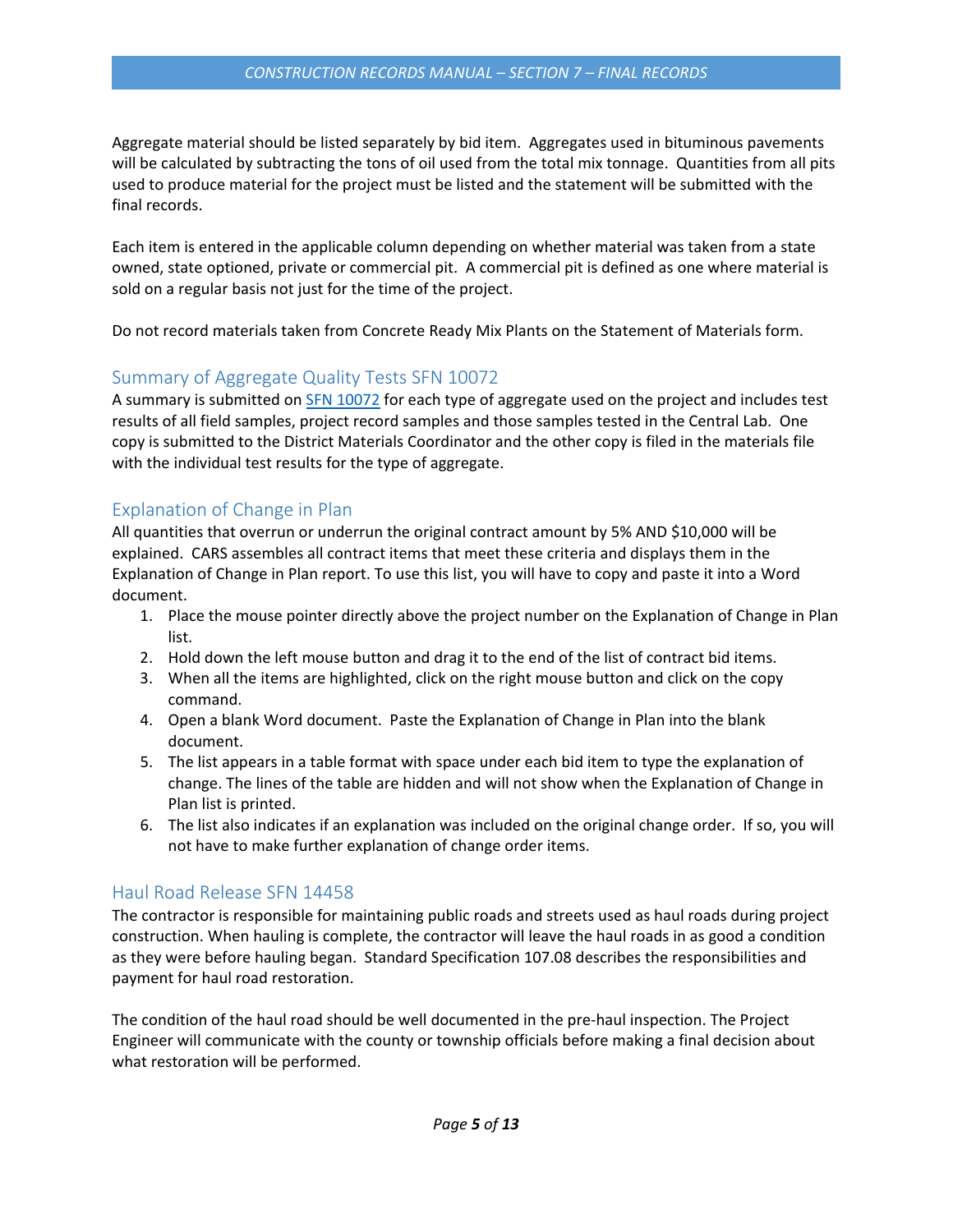The haul road restoration should be performed by the contractor as specified in the contract and the haul road release should be obtained as soon as possible. The Haul Road Release must be signed by an authorized representative of the county or township where the haul road is located.

The contractor will submit the haul road releases on **SFN 14458** to the Project Engineer. The release will be submitted as part of the final records. If no haul roads were used, it should be noted in the transmittal letter submitted with the final records.

### <span id="page-5-0"></span>Pit Release Statement and Receipt of Payment for Materials SFN 14486

The pit release and receipt of payment, [SFN 14486,](http://www.dot.nd.gov/forms/sfn14486.pdf) shows that payment has been made to a pit owner and that the contractor has restored the pit area to the satisfaction of the pit owner. Proof of payment and the release from the owner are part of the requirements for reduction of retainage on the semifinal progressive estimate. The form must be signed and witnessed for the release section and also for the receipt section.

The pit release/receipt of payment is required for state owned, state optioned and privately owned pits. The following procedure is generally followed.

- 1. After all material has been removed from a pit, the Project Engineer will check the pit quantities. The Project Engineer will notify the landowner and the contractor in writing of the quantities removed from the pit. The total amount removed from the pit will include any quantities for waste, private use, etc. Copies of the letter are sent to the Materials Division. The Project Engineer may partially fill out the pit release/receipt before mailing it to the contractor which ensures the correct form and quantities are used. It is the contractor's responsibility to complete and return the form.
- 2. A separate pit release/receipt is required for each pit except when material is supplied by a commercial supplier. A pit release/receipt is not required for a commercial pit. The pit release/receipt must be dated, signed by the pit owner or legal representative and witnessed.
- 3. State option pit Special instructions regarding conditions of the pit option maybe shown on the pit plat and should be checked to ensure the contractor has fulfilled the requirements of the option.
- 4. State owned pit shall be left in a condition satisfactory to the district engineer. The district engineer is responsible for signing the pit release/receipt for the Department.

The pit release/receipt forms will be submitted with the final records.

## <span id="page-5-1"></span>TERO Proof of Payment

When a portion or all of the project limits are within an Indian reservation, the Tribal Employment Rights Ordinance (TERO) Requirements special provision may be part of the contract documents. Part of the TERO special provision provides a fee to be paid to the Tribal Authority. The contractor will provide the Project Engineer with documentation from the proper tribal authority that the TERO payments have been made before final acceptance of the project.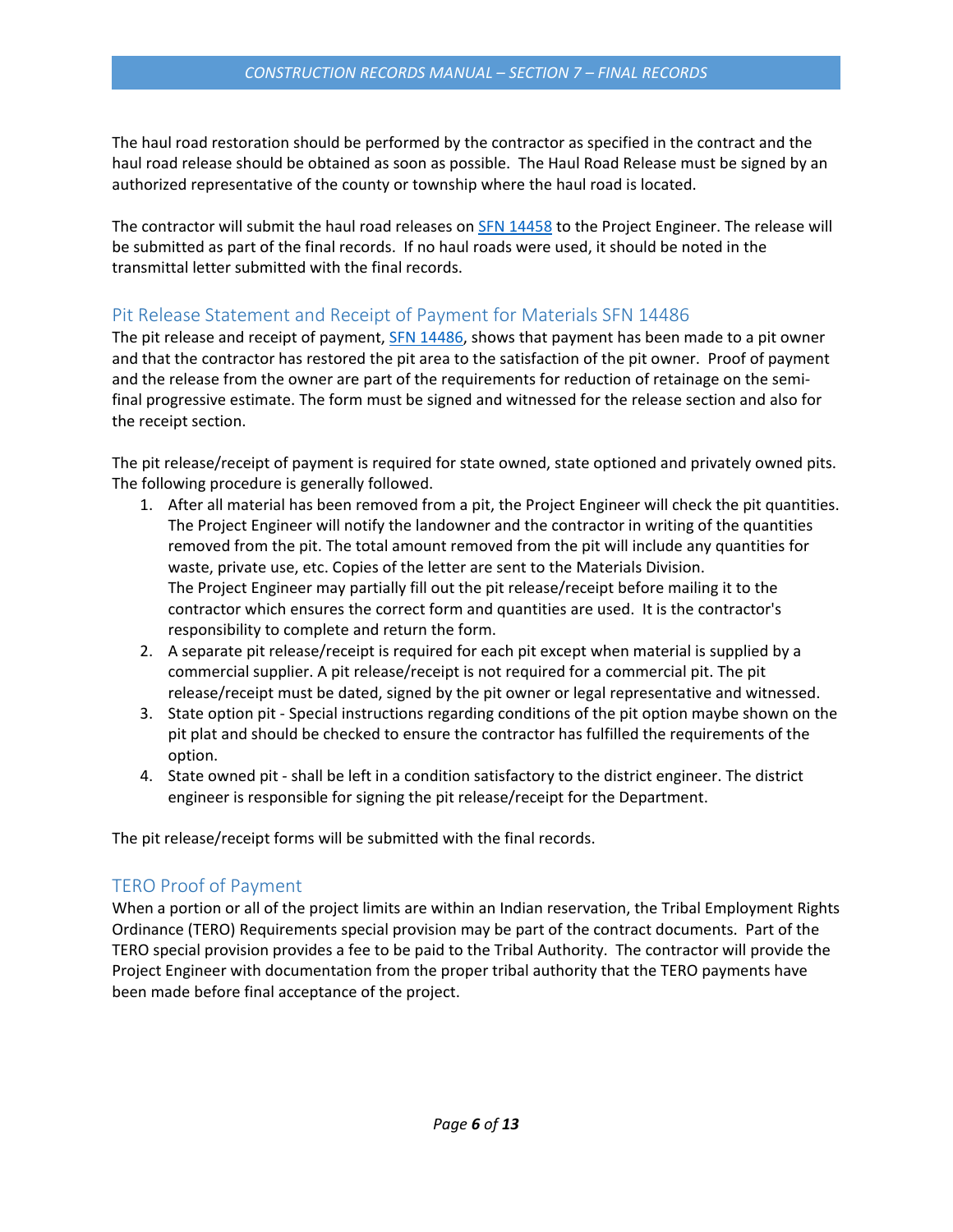#### <span id="page-6-0"></span>As Built Plans

The Project Engineer will keep an accurate list of construction changes for the development of as-built plan sheets. The as-built plan sheets will be used to update the original master plan sheets and roadway information databases such as Highway Components and RIMS Inventory. Local Agency project as-builts are not required.

All As-builts (with changes or without) must be uploaded to Filenet using the CARS Finals Checklist or District employees can add them directly to FileNet and indicate that on the final checklist. There are two upload options in the Finals Checklist. The two upload options are:

- a. Full As-Built Plan Set Minor
	- i. These projects are defined as preventative maintenance projects.
- b. Full As-Built Plan Set Major
	- i. This option should be used for New Construction, Reconstruction, and Rehab projects.

CARS is set up this way because 'Minor' and 'Major' as-builts are saved to Filenet with different retention periods.

Additional Guidance:

- 1. As-builts can be hand drawn and scanned to pdf or created electronically. If as-built plans are created electronically, see the NDDOT CADD Standards Manual for recommended procedures.
- 2. Any plan sheet changes created by change order must be included in the as- built plans.

The following is a list of changes to be noted and revised by the Project Engineer in the as-built plans. This list is not intended to be inclusive. Anything that could ultimately have an effect on a future project should be included in the as-builts.

- 1. Changes to the beginning and ending project stations should be noted on the title sheet. Also document station changes to skip or exception areas such as bridges.
- 2. Changes to horizontal and vertical alignments (profile/grade).
	- a. Ties to reference points pertaining to horizontal alignment.
	- b. Changes in horizontal alignments should be redrawn.
	- c. Changes in profiles are not typically redrawn. The changes in the design vertical curve table are struck out and the actual curve information is written next to the table.
	- d. Changes in ditch grades should be documented similar to roadway profiles.
- 3. Changes to typical sections including base or surfacing thickness, width of lanes and shoulders, super elevation, in-slope, etc.
- 4. Changes to topographical features such as:
	- a. Pavement tapers and transitions.
	- b. Driveway locations and sizes.
	- c. Sidewalk width and location.
	- d. Curb size and location.
	- e. Fencing.
	- f. Striping and pavement marking.
	- g. Location, length, etc. of safety appurtenances and shoulder rumble strips.
	- h. Location of signal and lighting standards.
- 5. Changes to the location, elevation or size of pipes and drainage structures.
- 6. Changes to soil conditions such as: Locations and depth of subcuts Geotextile fabric.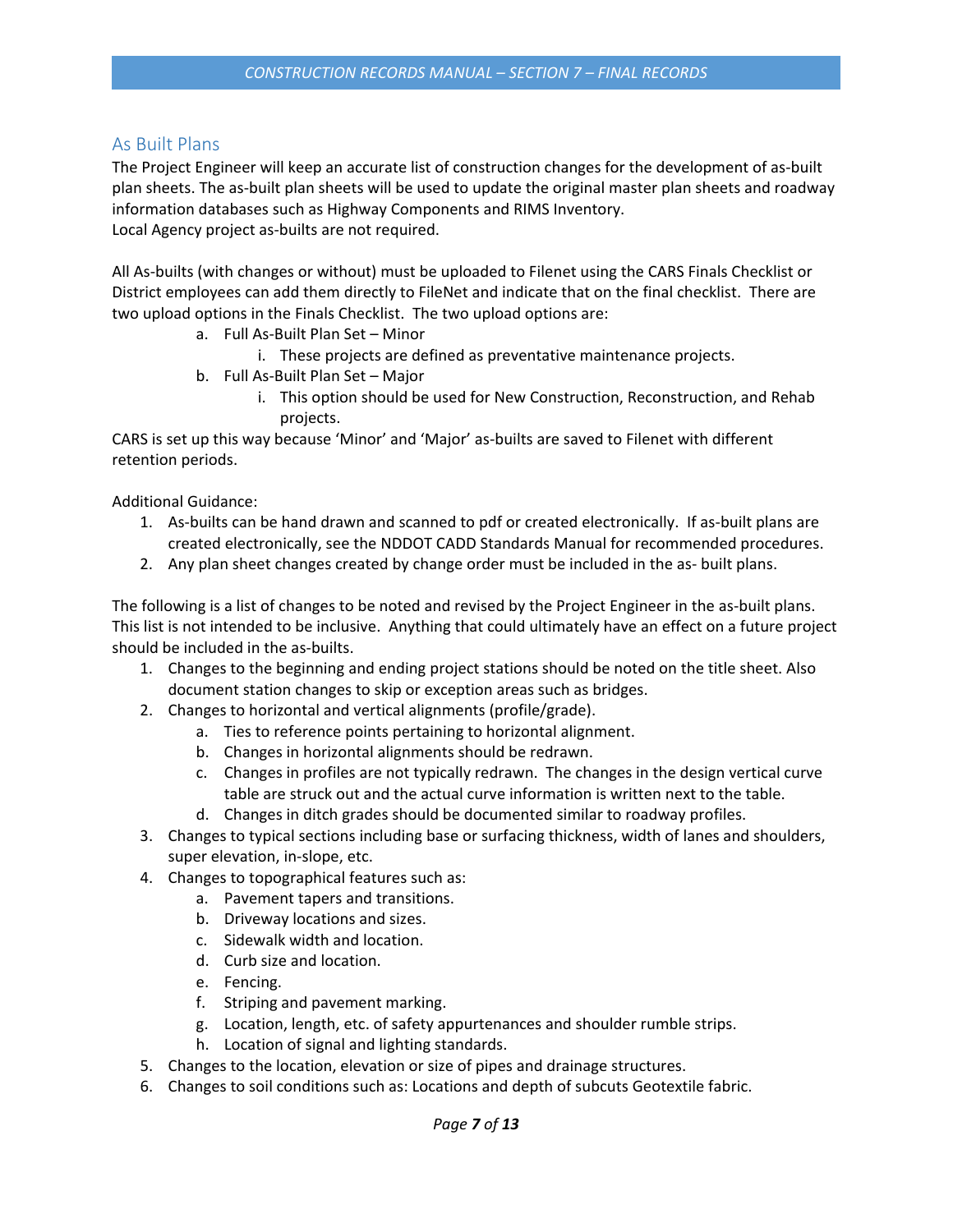- 7. Changes to right-of-way and borrow easement.
- 8. Changes to the location, elevations, dimensions, etc. of box culverts and bridges.
- 9. Changes to permanent bench marks.
- 10. Changes in removal items.
- 11. Changes in the placement of trees, shrubs, planters, and retaining walls.

Changes to cross sections are not required in the as-built plans. If the project owner is the NDDOT, the electronic files used to calculate final earthwork quantities must be saved in the project as-built folder on the Central Office CADD server (R: drive). If earthwork was calculated from cross sections, the working cross section drawing, earthwork input file or project manager run, and the earthwork log file must be included. If earthwork was calculated directly from a DTM, the as-built TIN file and the drawing that shows the clip boundaries and earthwork reports must be included.

Changes to the following sheets are not typically documented in an as-built set of plans:

- 1. Changes do not need to be made on the quantity sheets
- 2. Temporary items such as construction signing, detours and bypasses are not required

### <span id="page-7-0"></span>Test Hole Pit Plat Records

When gravel pits with pit plats are used on a project, the pit plat shall be updated to indicate areas of the pit that have been mined. The areas used shall be marked with cross hatching and the quantity used documented. Copies of the plats will also be sent to the Materials and Research Division.

#### <span id="page-7-1"></span>Project Files and Books

As stated in Section 1 & 2 of this manual, the majority of project records are now maintained in CARS/Filenet. Any project records not maintained electronically must be submitted to Construction Services Division. This includes:

- 1. Materials Documents, if not uploaded into CARS Materials Dropbox
- 2. All field books used to document and measure quantities

#### <span id="page-7-2"></span>Transmittal Letter

An email or letter must be sent to Construction Services Division which notifies the Records Section that that project is ready for review. Any missing documents should be listed along with measures taken to obtain them.

Include a statement "All records are electronic, there will be no hard copies submitted", if applicable. If hard copies are submitted,

## <span id="page-7-3"></span>FINAL RECORD REVIEW

#### <span id="page-7-4"></span>District Review

All final records and documents are submitted to the district office for review. The district will review all records and documents for accuracy and that they conform to accepted procedures.

When the district is satisfied that all records and documents comply with all DOT policies and procedures, the district engineer will approve the final estimate and write the Combined Project/Materials Acceptance Letter to the Construction Engineer.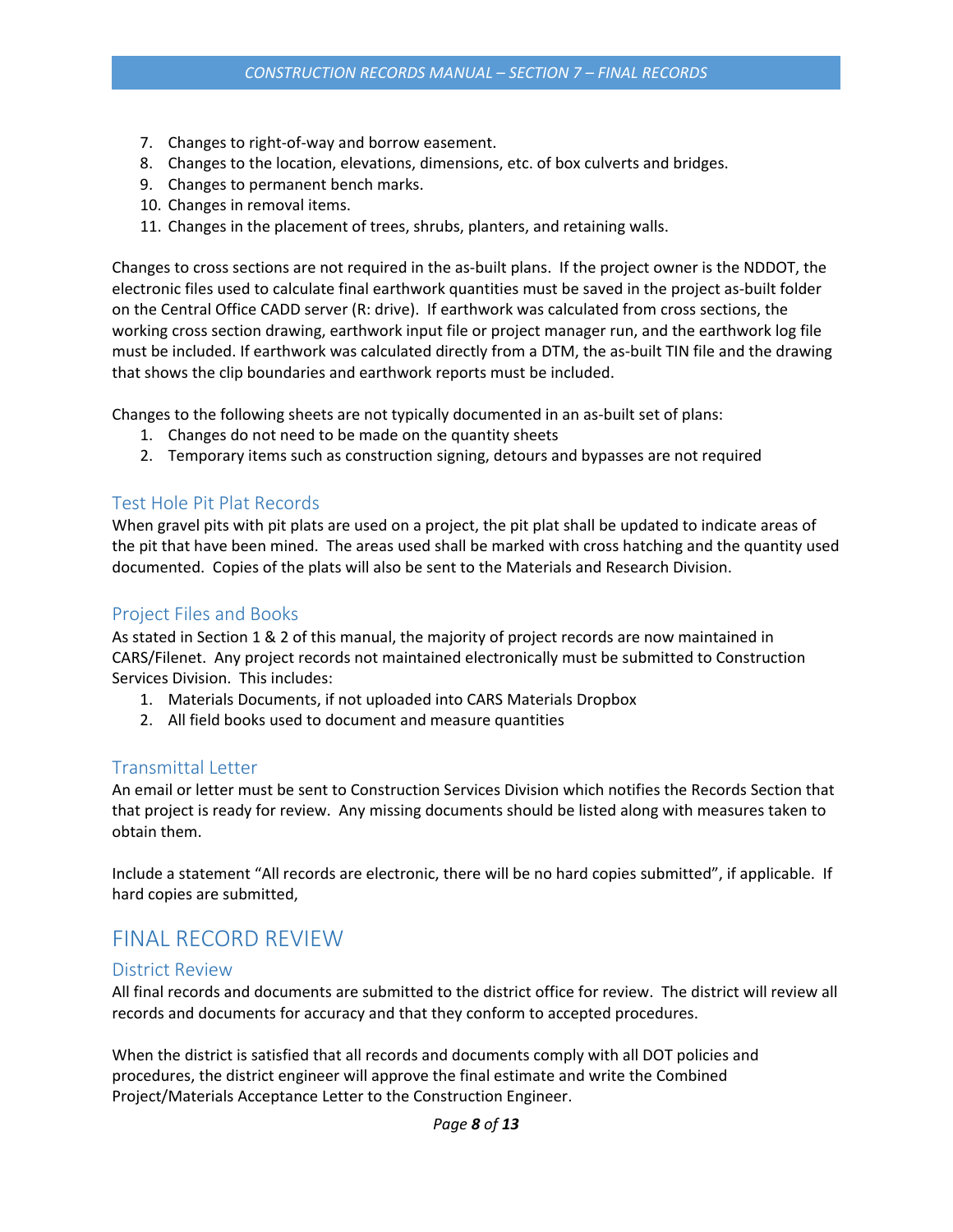A copy of the combined letter is entered into the Final Checklist in CARS. Copies will also be sent to:

- 1. DOT Construction Services
- 2. DOT Materials & Research
- 3. Political Subdivision
- 4. Project Engineer
- 5. District Materials Coordinator

#### <span id="page-8-0"></span>Review by Construction Services

Notify Construction Services after the district review is complete. Construction Services will conduct a final review. Most, if not all, final records should now be in CARS/Filenet. Any remaining physical documents should be sent to Construction Services.

The Records Section will review records for accuracy and conformance to accepted policies and procedures. When checking is complete, a final checklist and memo listing any discrepancies found, missing documents, etc., will be sent to the Project Engineer with a copy sent to the district engineer.

For projects with no missing records, documents or other unresolved issues, the following will be sent to the contractor:

- 1. A copy of the final estimate
- 2. A stamped copy of the final voucher for the contractor's signature

After the contractor signs and returns the final voucher, it will be forwarded to Finance and final payment will be made.

For projects that have missing records or documents or have other unresolved issues the following will be sent to the contractor:

- 1. A copy of the final estimate
- 2. A letter listing missing items

For projects where the contractor disputes quantities, liquidated damages, payments for extra work, materials failure deductions, etc., the final estimate should be complete and will reflect the owner's position for these items.

The estimate will be held until the missing documents are received and/or the disputes have been resolved. After these conditions are met, a copy of the estimate and the stamped final voucher will be sent to the contractor. When the signed final voucher has been returned, it will be forwarded to Finance and the final payment will be made.

For city or county projects, the letter to the contractor will be sent by the Project Engineer, not from Construction Services.

## <span id="page-8-1"></span>LOCAL AGENCY PROJECT FINAL RECORDS

After final payment has been made to the contractor for city or county projects and the FHWA has processed the final voucher, Construction Services will return project records to the city or county for storage. The city or county will retain these records for three years after the final voucher is issued by FHWA.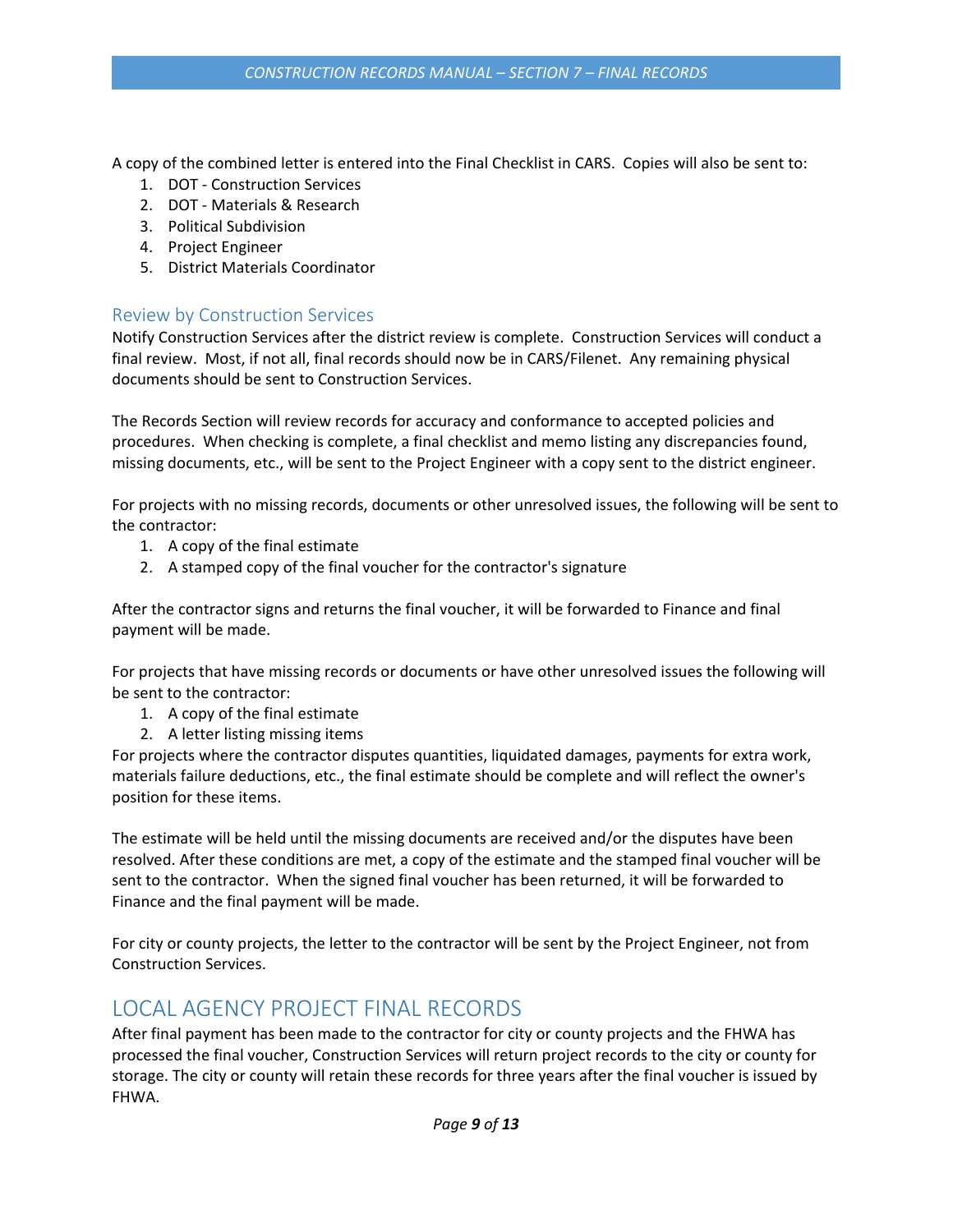## <span id="page-9-0"></span>PROJECT NARRATIVE REPORT TEMPLATE

## **Project Narrative Report**

**Project Number(s):**

**PCN:**

**Location:**

**Type of Work:**

**Prime Contractor:**

**Project Engineer:**

**Name of Person Completing this Report:** 

#### **General:**

- 1. Please provide a general explanation of work elements involved in this project:
- 2. Are there any unresolved NOI's or pending claims existing on this project? If so, please call NDDOT Construction Services Division (David Bruins: 701-328-2544) prior to completing this form.

#### **Plans:**

- 1. Did you encounter any good aspects or problems with the existing design and/or plan sheets? If so, please suggest continuation of practices and/or improvements:
- 2. Were there project notes that should or should not be used on similar projects in the future?
- 3. Were the project notes adequate for the construction and contract administration of the project? If not, please suggest improvements that could be made to the project notes:
- 4. Were there traffic control problems? If so, what could be done differently on similar projects in the future?

#### **Special Provisions:**

1. Did you encounter any good aspects or problems with the Special Provisions? If so, please suggest continuation of practices and/or improvements: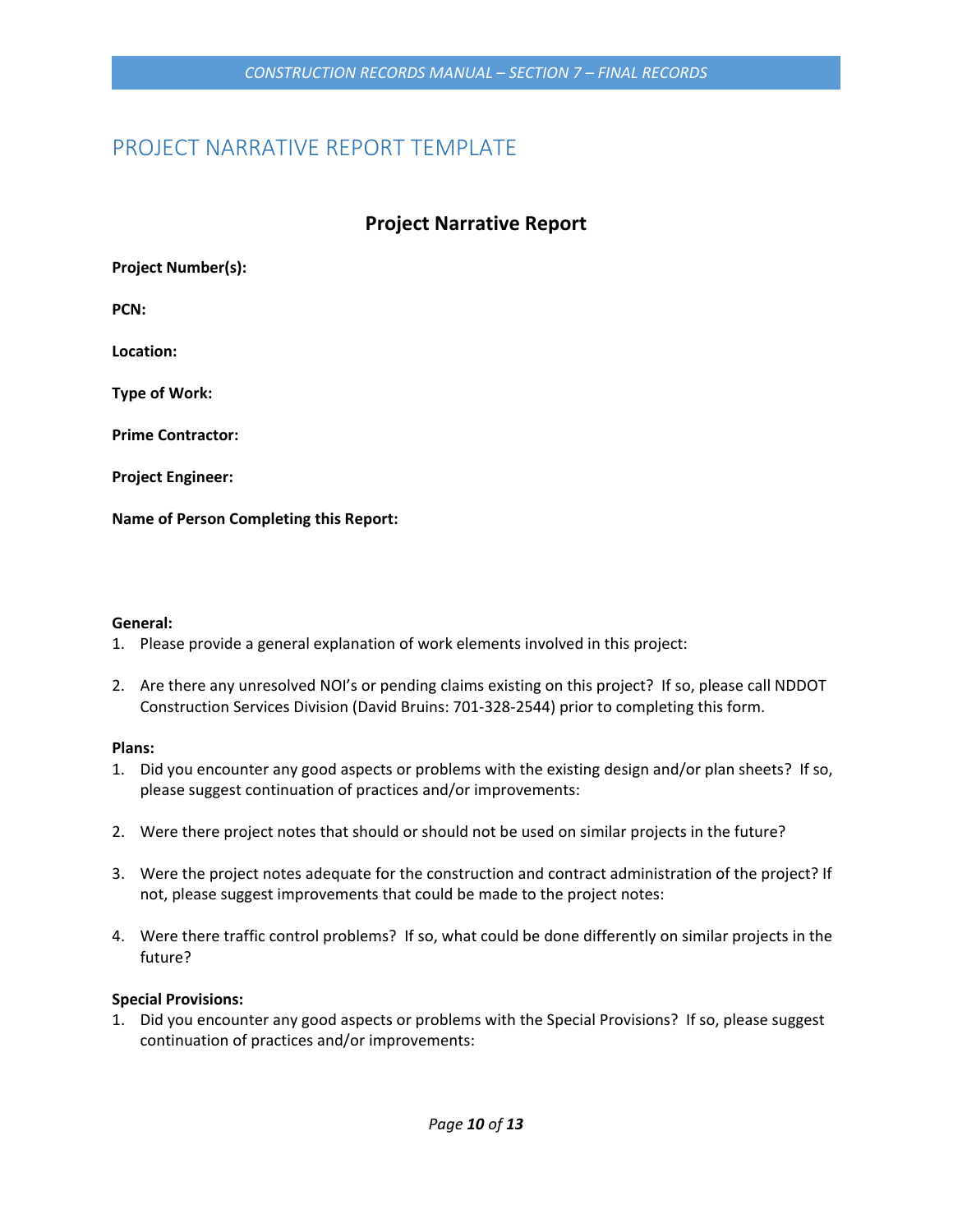#### **Specifications:**

1. Did you encounter any good aspects or problems with the Specifications? If so, please suggest continuation of practices and/or improvements:

#### **Contractor:**

- 1. Were there problems encountered with the contractor or subcontractors' work force?
- 2. Did the contractor and/or subcontractor(s) have adequate equipment and personnel?
- 3. Did the contractor do or suggest anything new or innovative which could be used on similar projects in the future?

#### **Utilities:**

- 1. Did utilities impact the project?
- 2. Were there any utilities that were not responsive or did not follow agreed-upon schedules?

#### **Materials:**

- 1. Please describe any materials problems and/or suggestions here. (This can include comments on the suitability of materials sources, pre-bore information, accuracy of soil reports and borrow investigations, aggregate, asphalt, or concrete issues & suggestions):
- 2. Any issues in sampling, testing, or acceptance of materials?
- 3. Were there any issues on the project that would warrant future research?

#### **CARS:**

- 1. Did you have any issues with CARS?
- 2. Do you have CARS-related comments or suggestions for improvement?

#### **Construction Records Manual**

1. Did you find what you needed in the Construction Records Manual? Do you have any comments or suggestions for improvement?

#### **Final Comments**

1. Do you have any other final recommendations for future projects of a similar nature which were not covered above?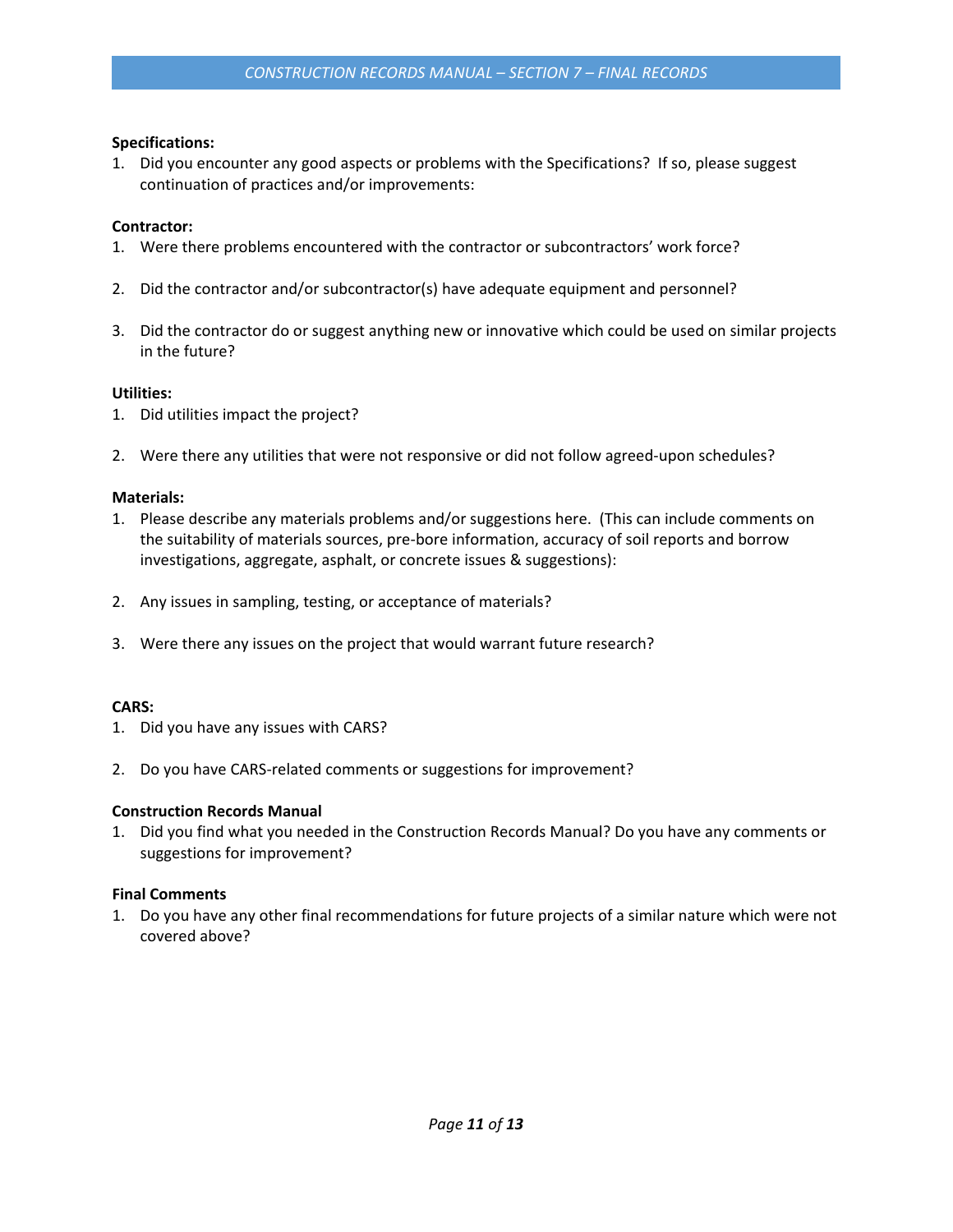## <span id="page-11-0"></span>EXAMPLE FINAL ACCEPTANCE LETTER

MM/DD/YYYY

CONTRACTOR NAME CONTRACTOR ADDRESS CONTRACTOR ADDRESS

PROJECT #, PROJECT TYPE PCN County

You are hereby notified that the above-referenced project was completed on MM/DD/YYYY. The project was inspected and accepted by North Dakota Department of Transportation (NDDOT) on MM/DD/YYYY. This acceptance does not, however, waive the Owner's legal rights outlined in Section 105.16 of the NDDOT Standard Specifications. Acceptance of the field work does not constitute completion of the Contract.

The NDDOT will begin the process of preparing a final progressive estimate in accordance with NDDOT Standard Specification Sections 105.15 C. and 109.06. This process may require the Contractor to provide additional documentation or to assist with reconciling the project records.

Final payment under the terms of the Contract, including release of retainage, will occur upon the Department's receipt and approval of the signed final payment voucher from the Contractor.

PROJECT ENGINEER

c: NDDOT/District NDDOT